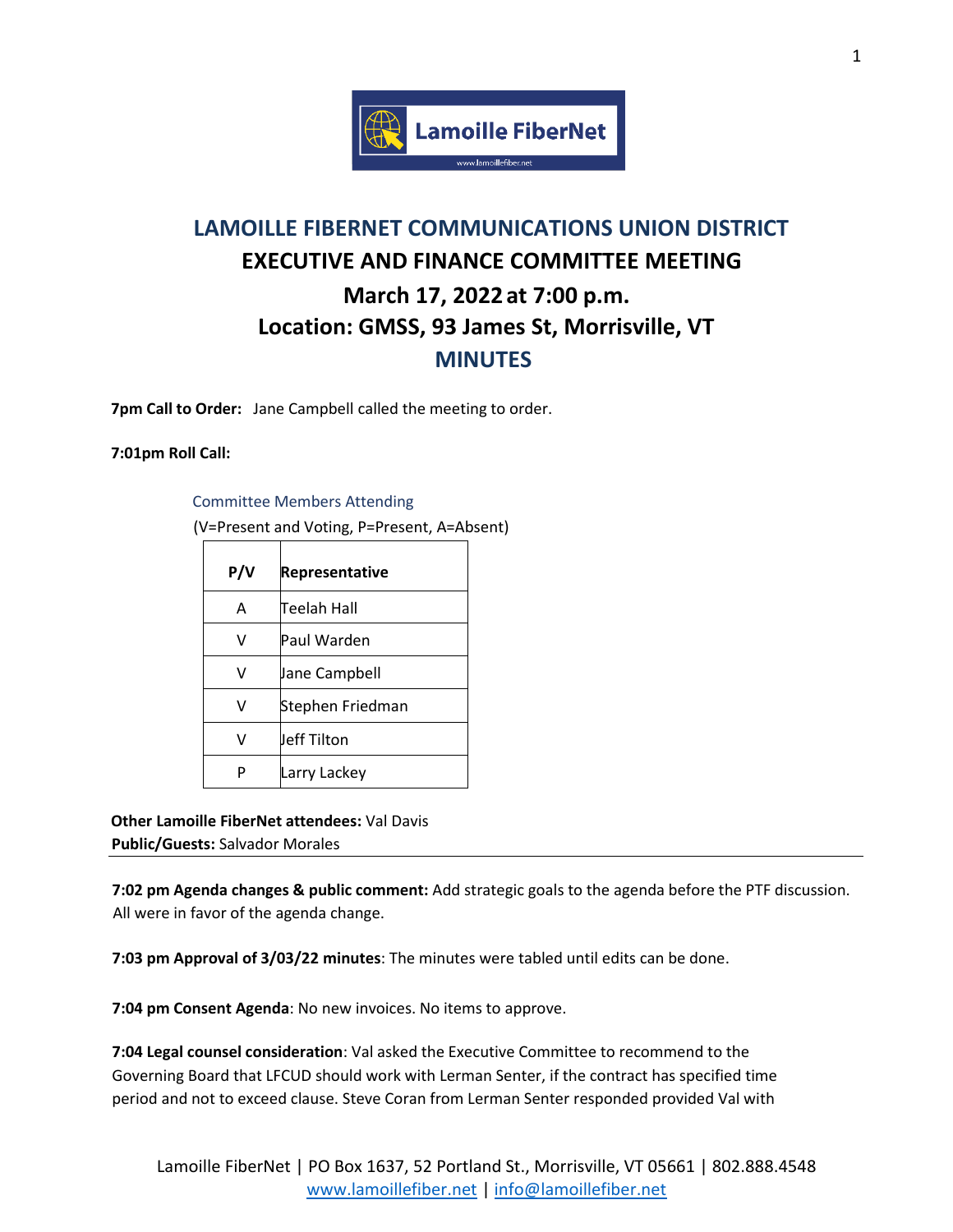the firm's qualifications and experience. The CUD had also reached out to two other firms but never received a response. Val pictured either of these two firms to act as an alternative to Primmer. Primmer serves many of the CUDs and also advises the VCBB. The current attorney being considered was recommended by EC Fiber and VCBB. Val recommended that the attorney from Lerman Senter be retained. The purchasing policy states that if the cost ranges from \$10,000- \$250,000, the CUD should get quotes from two or more potential candidates.

The policy goes on to state that the Governing Board can authorize a procurement process under certain circumstances. The committee agreed the CUD should work with Lerman Senter on the Google Fiber ISP negotiations (and continue to use Primmer Piper for other legal work) because Lerman Senter:

- has extensive experience with CUD matters and has very positive results
- comes highly recommended by ECFiber and the VCBB
- is working with our partner NWCUD and will therefore be more cost Jeff Tilton seconded. All were ineffective and the most expedient.

The final decision can occur at the next Governing Board meeting. If the Google Fiber negotiations fall through, then the CUD doesn't necessarily need to continue using this specific firm.

Paul Warden brought up the question of whether it is a poor decision to have the same attorney that the CUD's partner is using. The committee agreed that it would be wise to keep Paul's comment in mind for future reference. Since the CUD is using Primmer for general counsel, Primmer should be considered the "go to" if issues emerge in the future. Paul Warden moved to recommend to the Governing Board that the CUD should work with Lerman Senter, assuming the contract has a specified time period and not to exceed maximum. favor.

**7:18 pm Review of strategic goals**: The committee reviewed a reworked draft of the strategic goals, including both a strategic plan and operational plan. The plan goes through 2024 altogether, and Val will use it to provide the Executive Committee updates.

It was brought up that meeting the social media goal by the end of 2024, could prove to be difficult due to the constant need for fresh content once a social media platform is launched. Also, the Marketing Communications Committee recommended a quarterly newsletter that will launch once the ISP partnership agreement is in place. Jane suggested that in 2023, the CUD tries to have a presence on Google Maps and either Facebook or Instagram depending on the target audience. Then in 2024, other platforms will be addressed. questioned if that is realistic and how would it be measured. The objective is to strengthen the Governing Board, but the term "Active" needs to be defined to make this goal possible. Currently the CUD bylaws are not written to have a way to reach out to Towns.

Selectboards to notify them that their representative is not "Active." Not all committee members agreed with editing the bylaws to address how the CUD would go about reaching out to Selectboards to inform them of a lack of representation. Jeff Tilton recommended that, to ensure Governing Board participation, a bylaws measure stating something like "90% of the board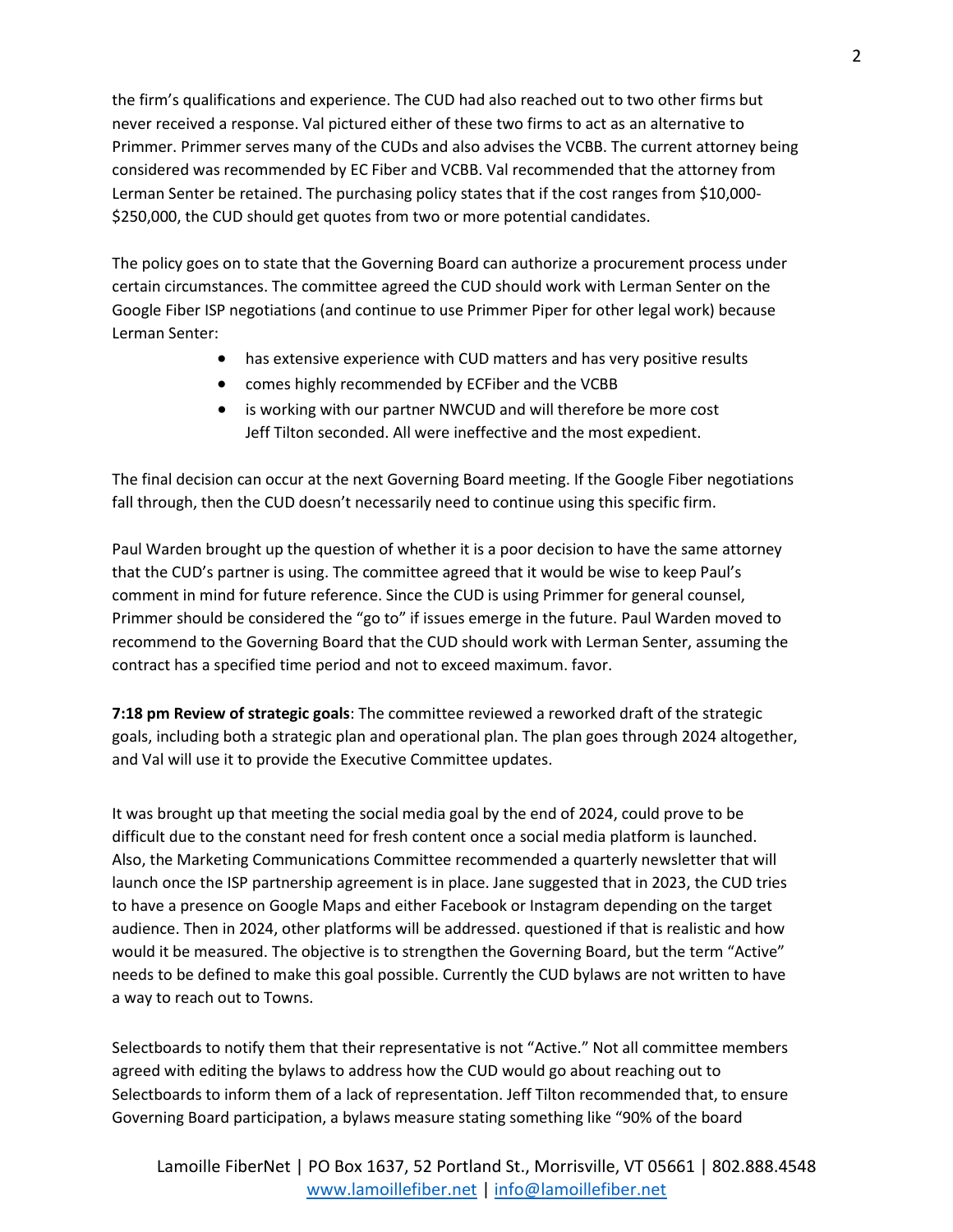members need to attend 90% of the meetings" could be added and would be measurable. A bylaw change would be required for that to go into effect. The committee recommended that Paul, Jeff, and Val rework this measure of participation and outreach.

Another goal is to establish a rainy-day fund, and this was duplicated in two goals, so Val will eliminate one of the duplications. Also, Jane Campbell added wording to the contingency plan. Under the goal of expanded financial resources, the municipal advisor step should be moved to the top of the list. The function of the municipal advisor is to help figure out how any bond financing should be structured and to select the most advantageous bonds for the CUD. The CUD will be reaching out to VCUDA regarding municipal advisors to see if there will be a pool of municipal advisors for the CUDs to use. Once a municipal advisor is engaged, the CUD will go to the bond market.

There may be non-bond sources that will be explored, and these were added to the plan. The plan also needs steps the market-building section to include equitable access, buildout and service, finances, and management. Under financial resources it would be good to have a minimal level of earnings; the CUD needs to be financially viable in the long run, so having a minimum goal for earned revenue is needed and an adequate reserve fund is needed.

The Executive Finance Committee will take a last look of the plan by end of day Friday the 18<sup>th</sup>.

**7:47 pm Stowe discussion**: After speaking with Rob and Christine at the VCBB, Val noted that if the CUD's per passing expense is greater than that of a provider such as Stowe Cable, it may make sense to instead partner with that provider. Larry Lackey mentioned that the cost of the build shouldn't be the only thing in mind when it comes to partnering. Prices, services, reliability are key factors when considering partnering with local utility.

One critical factor to be able to work with Google Fiber and other partners is that the CUD needs to know the cost of the overbuild, but the CUD does not know this yet. It was also noted that Stowe will have the highest amount of underground build in our CUD region and that if a town drops out of the CUD, the CUD could drop below the Google Fiber threshold. The committee decided that once the cost per town is figured out, it would revisit this discussion.

**7:57 pm PTF update**: it has been publicly announced that LFCUD and NWCUD are in negotiations with Google Fiber. Tilson is continuing to work on high level design. One of the tasks is to separate the costs, customers, and network statistics between areas that are grant eligible and not eligible so that CUD can understand the project cost that is eligible for grant from VCBB and calculate amount of debt CUD would need to take on to finance the build. Tilson has given the shape files for the design and information to NRTC; NRTC is doing financial modeling for LFCUD and NWCUD and is using its own information regarding unit prices and labor. Tilson will also give its cost estimates in the future. The Partnership Task Force (PTF) had decided it would be a good idea to ask RISI to review structure of the partnership that is under discussion with Google Fiber to get a third-party review. The CUD will do this through allowance of consulting hours that RISI made available through a Vermont Community Foundation grant. Val reached out to RISI yesterday but has not heard back yet.